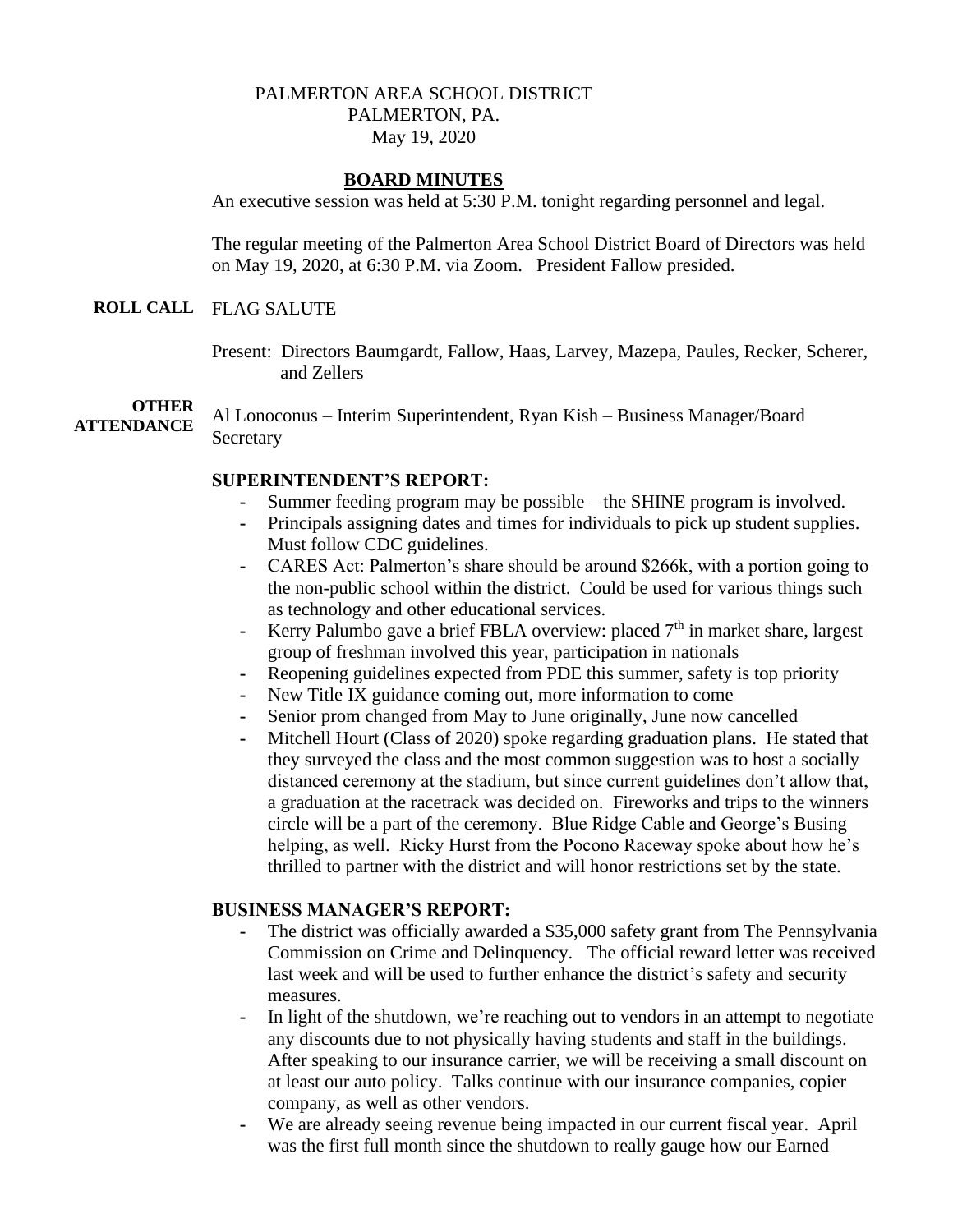Income Tax Collections look. Collections for the month were 33% less than they were in April of last year. This confirms our projections, included in the budget presentation, that the district could lose out on around \$100,000 just in EIT revenue for our current fiscal year

## **BOARD MEMBER REPORTS:**

IU Report – Director Haas

- **-** Explained that the teacher increases at the IU are based on the 14 participating districts. Any freezes from those districts would not affect the IU until the following year.
- PSBA Report Director Zellers
	- **-** Spoke regarding the challenges in relation to remote learning
- CCTI Report Director Fallow
	- **-** Attended ceremony for CCTI students being inducted into national technical society, congrats to Palmerton students being inducted.

**REMOVAL OF CONSENT AGENDA ITEM** Director Recker moved, seconded by Director Zellers, to remove item 3e from the consent agenda: Accept the resignation of Thomas McLaughlin, Director of Human Resources, effective June 30, 2020

> Aye Votes: All Directors Present Nay Votes: None. Motion Carried.

**HR DIRECTOR RESIGNATION**  Director Recker moved, seconded by Director Zellers to approve the resignation of Thomas McLaughlin, Director of Human Resources, effective June 30, 2020.

# **APPROVED**

Director Fallow and Dr. Lonoconus thanked Mr. McLaughlin for his time at Palmerton.

Aye Votes: All Directors Present Nay Votes: None. Motion Carried.

**CONSENT AGENDA**  Director Scherer moved, seconded by Director Baumgardt, to approve the attached consent agenda.

# **APPROVED**

 $\overline{A}$ 

Aye Votes: All Directors Present Nay Votes: None. Motion Carried.

### **CONSENT AGENDA**

- **MINUTES** Approved Board Minutes from April 21, 2020 and May 6, 2020 meetings.
- **FINANCIAL REPORTS** Approved the Accounts Payable and Treasurers Reports as submitted.

#### **SCHOOL PSYCH** Approved Art Feinberg, School Psychologist, effective for the 2020-21 school year, at a rate of \$420/day, not to exceed 120 days.

**TENURE** Approved tenure status for the following teachers: Bronwyn Cseh, Jennifer Denaro, Melissa Hoffman, Lauren Michalik.

| ASSI.             | Approved John Cronk as a Volunteer Assistant Volleyball Coach. |  |
|-------------------|----------------------------------------------------------------|--|
| <b>VOLLEYBALL</b> |                                                                |  |

**COACH ESY STAFF** Approved the following staff for our Extended School Year program (ESY): Amanda Cappella, Tammy Hoffman, Suzanne Lynn, Michael Brennan.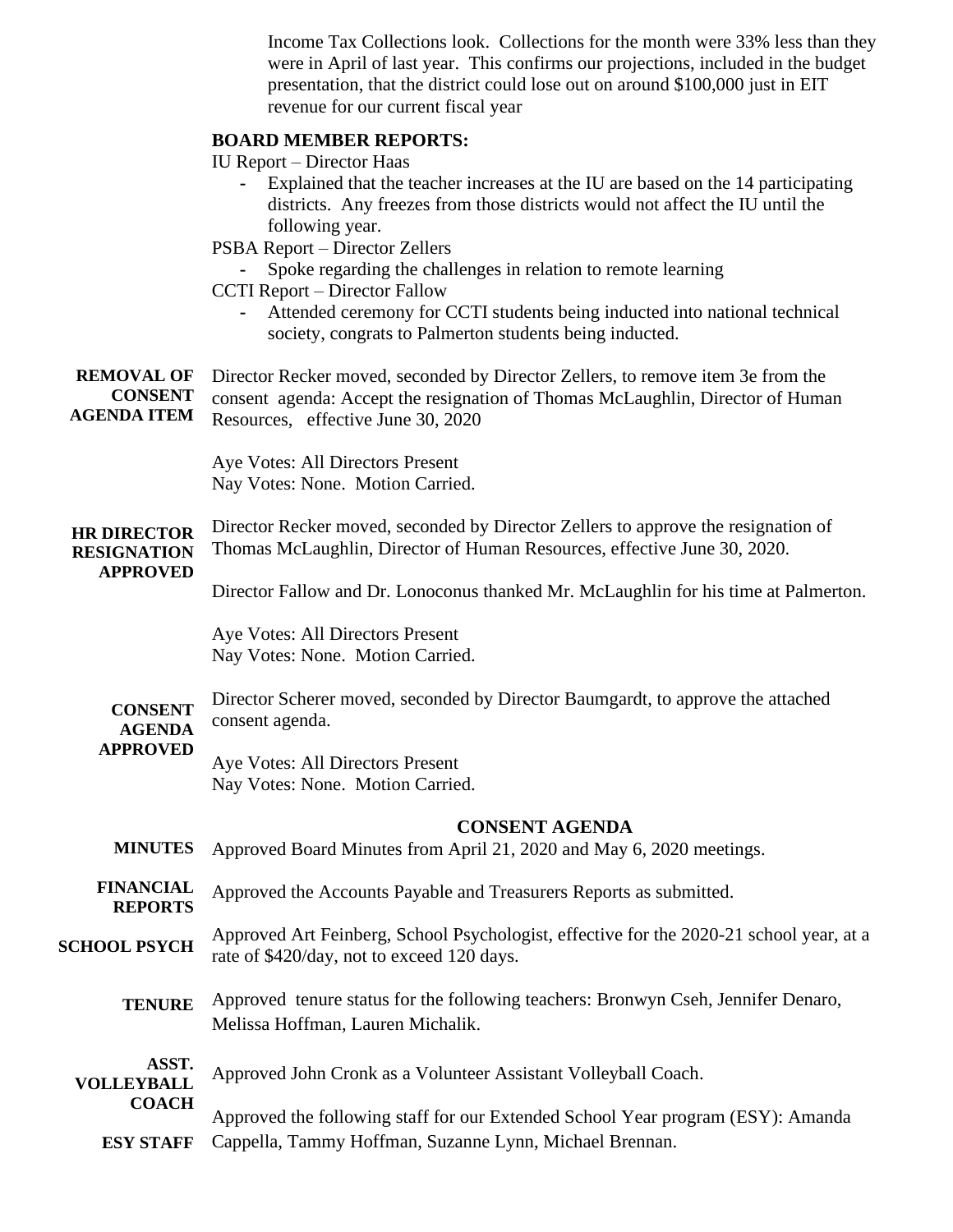| <b>TUITION</b>                                                          | Approved the attached tuition reimbursement.                                                                                                                                                                                                                                                                                                                                                                                                                                                                              |
|-------------------------------------------------------------------------|---------------------------------------------------------------------------------------------------------------------------------------------------------------------------------------------------------------------------------------------------------------------------------------------------------------------------------------------------------------------------------------------------------------------------------------------------------------------------------------------------------------------------|
| <b>DONATIONS</b>                                                        | Approved the Aetna Foundation donation to the PAHS in the amount of \$105.60.                                                                                                                                                                                                                                                                                                                                                                                                                                             |
|                                                                         | Approved Aetna Foundation donation to the PAJHS in the amount of \$105.60.                                                                                                                                                                                                                                                                                                                                                                                                                                                |
| <b>PSBA</b><br><b>DELEGATE</b>                                          | Appointed Doris Zellers as the voting delegate to the PSBA Delegate Assembly on<br>November 7, 2020.                                                                                                                                                                                                                                                                                                                                                                                                                      |
| <b>FOOD SERVICE</b><br><b>RENEWAL</b>                                   | Approved the food service contract renewal with Metz Culinary for the 2020-21 school<br>year.                                                                                                                                                                                                                                                                                                                                                                                                                             |
| <b>WORKERS</b><br><b>COMP</b>                                           | Approved the 2020-2021 workers compensation coverage through CM Regent at an<br>estimated cost of \$119,634.                                                                                                                                                                                                                                                                                                                                                                                                              |
| <b>ATHLETIC</b><br><b>INSURANCE</b>                                     | Approved the athletic insurance coverage through Axis Insurance Company for the<br>period of August 6, 2020 to August 6, 2021 at a cost of \$38,541.                                                                                                                                                                                                                                                                                                                                                                      |
| <b>DRAMA</b><br><b>LICENSE</b>                                          | Approved the contract license for an amateur production of Elf-The Musical with Music<br>Theatre International for the Drama Club. A \$400 security fee to process the license is<br>due and will be paid by the Drama Club.<br><b>END OF CONSENT AGENDA</b>                                                                                                                                                                                                                                                              |
| <b>PROPOSED</b><br><b>FINAL BUDGET</b><br><b>APPROVED</b>               | Director Scherer moved, seconded by Director Haas, to approve the proposed final<br>budget with a 1 mill increase and expenditures total of \$34,032,947. The 2020-21 Real<br>Estate Tax mills will be set at 57.779. The final budget is set to be approved at the June<br>16, 2020 board meeting.                                                                                                                                                                                                                       |
|                                                                         | Aye Votes: All Directors Present<br>Nay Votes: None. Motion Carried.                                                                                                                                                                                                                                                                                                                                                                                                                                                      |
| <b>REAL ESTATE</b><br><b>TAX</b><br><b>EXEMPTION</b><br><b>APPROVED</b> | Director Scherer moved, seconded by Director Zellers, to authorize the solicitor's office<br>to execute the Stipulation of Counsel Agreement and file it with the Carbon County<br>Court of Common Pleas in matter No. 17-2615, entitled Tyahla v. Carbon County Board<br>of Assessment Appeals, Palmerton Area School District, et. al. This agreement will<br>result in an exemption from real estate taxes for Tax Parcel No. 16-56-A71.06 under the<br>Pennsylvania Disabled Veteran's Real Estate Tax Exemption Act. |
|                                                                         | Aye Votes: All Directors Present<br>Nay Votes: None. Motion Carried.                                                                                                                                                                                                                                                                                                                                                                                                                                                      |
| 2 <sup>ND</sup> READING OF<br><b>POLICIES</b>                           | Director Baumgardt moved, seconded by Director Mazepa, to approve the second<br>reading and adoption of the following policies:                                                                                                                                                                                                                                                                                                                                                                                           |
|                                                                         | Policy #701- Facilities Planning<br>Policy #703 - Sanitary Management<br>Policy #704 - Maintenance<br>Policy #706 - Property Records<br>Policy #706.1 - Capitalization of Assets<br>Policy 706.2- Disposal of Surplus Property and Obsolete Equipment<br>Policy #708 - Lending of School-Owned Equipment                                                                                                                                                                                                                  |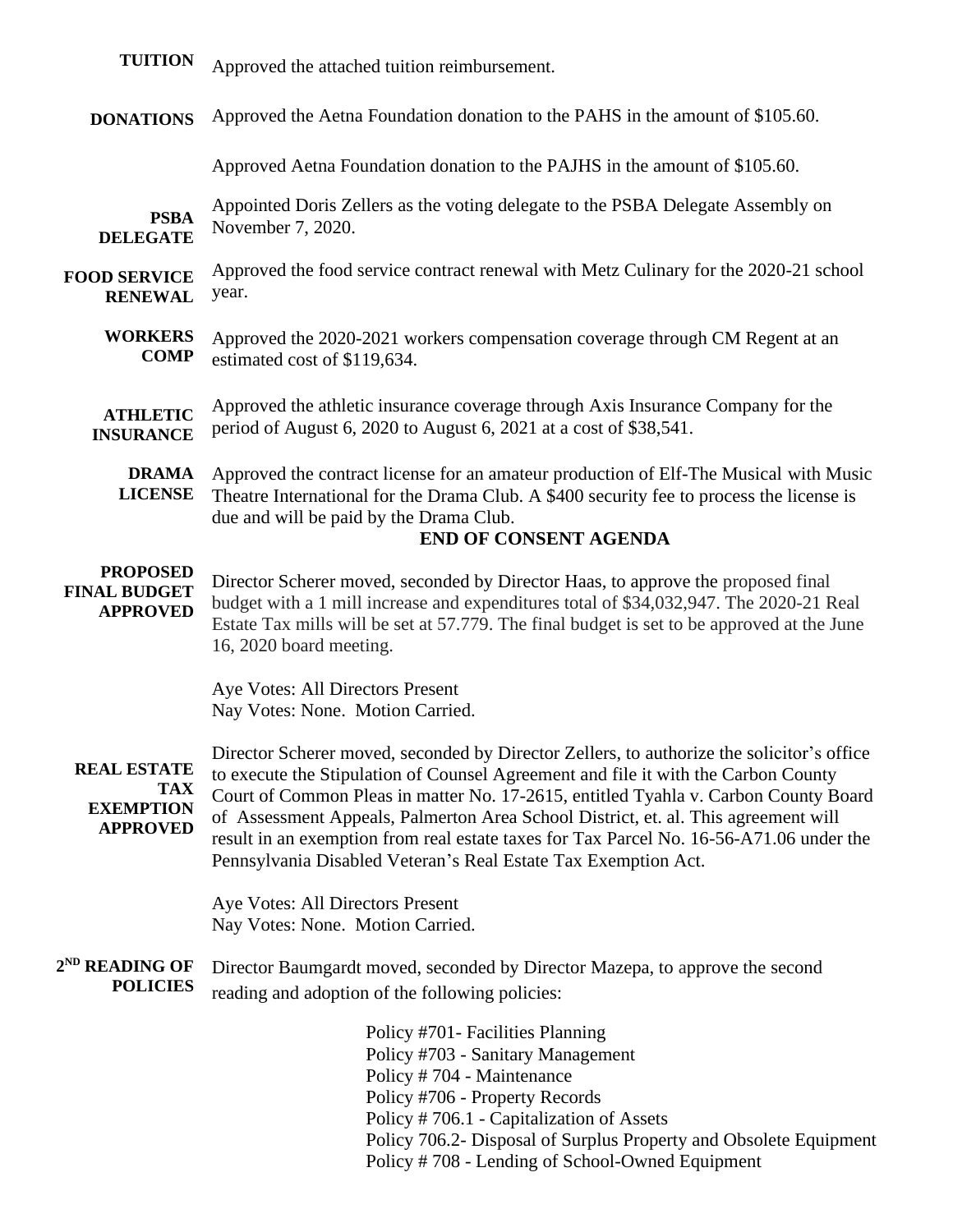Aye Votes: All Directors Present Nay Votes: None. Motion Carried.

**1 ST READING OF POLICIES** Director Haas moved, seconded by Director Baumgardt, to approve the first reading of the following policies:

> Policy #001 - Name & Classification Policy #003 - Functions Policy #006.1 - Attendance at Meetings Via Electronic **Communications** Policy #011 - Board Governance Policy #618 - Student Activity Funds Policy 622 - GASB Statement 34 Policy 917- Parental/Family Involvement

Aye Votes: All Directors Present Nay Votes: None. Motion Carried.

**RETIREMENT**  Director Zeller moved, seconded by Director Haas, to approve the retirement of the **OF POLICIES** following policies as per PSBA recommendation (these policies are now covered under other existing and active district policies):

> Policy #904.1- Smoking Policy #918- Terroristic Threats/Acts

Aye Votes: All Directors Present Nay Votes: None. Motion Carried.

**LCCC DIRECTOR AT-LARGE** Director Larvey moved, seconded by Director Baumgardt, for the Palmerton Area School District to cast their vote for Luiz Garcia as LCCC Trustee At-Large.

> Aye Votes: Directors Baumgardt, Fallow, Haas, Larvey, Paules, Recker, Scherer, and Zellers Nay Votes: None. Abstentions: Director Mazepa. Motion Carried.

## **PUBLIC PARTICIPATION:**

Lori Nemeth – Questioned if the Human Resources position will be filled? Dr. Lonoconus replied that there is no definitive answer, but the district is always looking to save money. Ms. Nemeth questioned the incident of students on the roof. Dr. Lonoconus responded that we are looking at ways to prevent something like that from happening again.

Mary Jo King – Questioned if the senior class does not want to use their own funds to put towards graduation, will we still move forward with the racetrack graduation, will the district still move forward with it? Director Fallow stated that it would be discussed after the completion of the senior survey. Ms. King asked if CCTI students would be included in the graduation ceremonies. Dr. Lonoconus responded that they would be allowed if they want, but we would not dispense diplomas.

## **FOR THE GOOD OF THE ORDER:**